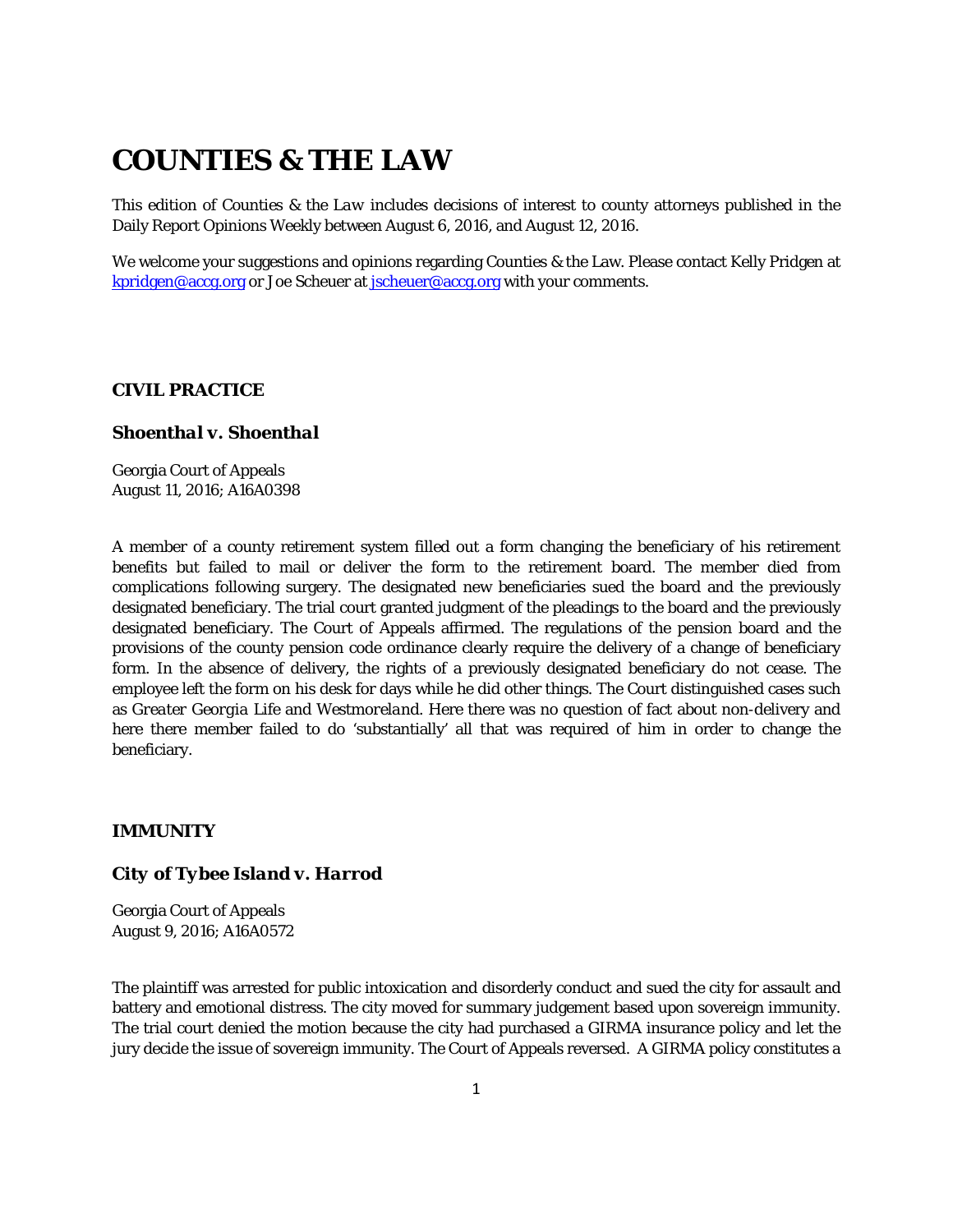waiver of sovereign immunity to the extent of liability insurance purchased. However, the plaintiff must still prove and the trial court must still determine if the facts underlying the action fall within the scope of coverage. Determination of sovereign immunity is a legal jurisdictional question that must be determined by the trial court.

## *White v. Georgia Department of Transportation*

Georgia Court of Appeals August 12, 2016; A16A0346

A property owner adjacent to a highway notified DOT of diseased trees that could fall into the highway. DOT sent out an inspector who determined the trees were in the right-of-way but that the trees would not be cared for or removed until they fell. Subsequently, a motorist was killed by a branch which fell from one of the trees. The estate of the deceased sued arguing the state had waived sovereign immunity under O.C.G.A. 50-21-24(8) {negligent inspection waiver}. The trial court granted DOT's motion to dismiss because the trees were not actually in the DOT right-of-way but were on private land. The Court of Appeals affirmed. A title search clearly showed the trees were located on private land so DOT could not be guilty of negligent inspection or refusal to remove the trees.

#### *Stone Mountain Memorial Association v. Amestoy*

Georgia Court of Appeals August 9, 2016; A16A0056

A bicyclist participating in a ride at the park was killed after an accident while attempting to negotiate some traffic control barricades. The park was sued by the widow for premises liability and wrongful death. The trial court denied the park's motion for summary judgment but the Court of Appeals reversed. Under O.C.G.A. 51-3-22, a landowner owes no duty of care for premises safety for recreational purposes unless the owner willfully or maliciously failed to guard or warn against a dangerous condition. There was evidence showing actual knowledge that the barricades were not apparent to those using the property. Witnesses observed other cyclists negotiate the barricades without incident. The road was straight and open and photos showed the barricades were highly visible.